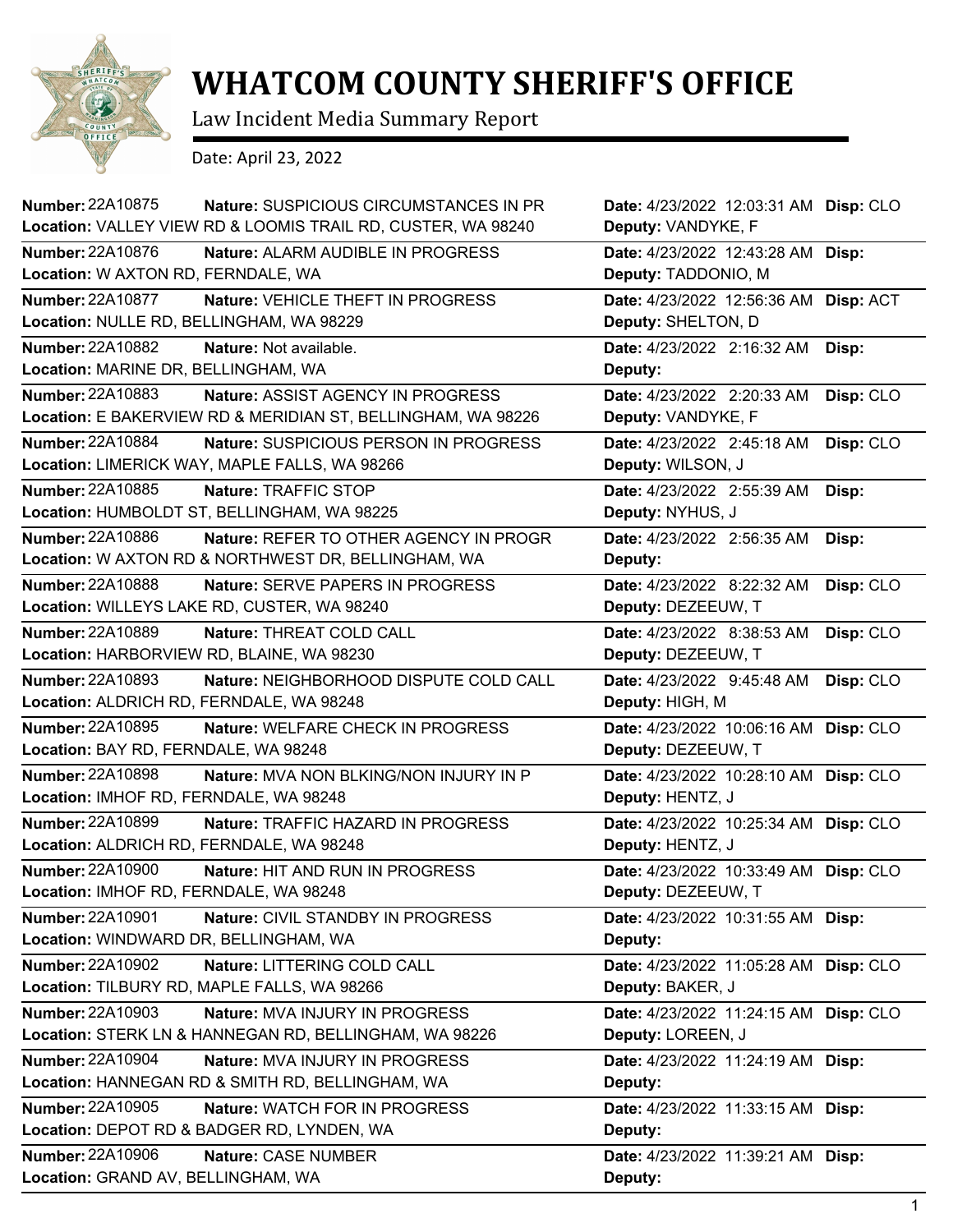| <b>Number: 22A10908</b><br>Nature: VANDALISM COLD CALL           | Date: 4/23/2022 10:43:00 AM Disp: CLO   |
|------------------------------------------------------------------|-----------------------------------------|
| Location: MARINE DR, BELLINGHAM, WA 98225                        | Deputy: BOYD, M                         |
| Number: 22A10910<br>Nature: ALARM AUDIBLE IN PROGRESS            | Date: 4/23/2022 12:58:23 PM Disp: UNF   |
| Location: W LAUREL ST, BELLINGHAM, WA 98225                      | Deputy: LOREEN, J                       |
| <b>Number: 22A10911</b><br>Nature: ALARM AUDIBLE IN PROGRESS     | Date: 4/23/2022 1:03:37 PM<br>Disp:     |
| Location: SEAWAN PL, BLAINE, WA                                  | Deputy: JONES, D                        |
| Number: 22A10912<br>Nature: Not available.                       | Date: 4/23/2022 1:27:20 PM<br>Disp:     |
| Location:                                                        | Deputy:                                 |
| Number: 22A10913<br>Nature: MVA INJURY IN PROGRESS               | Date: 4/23/2022 1:48:29 PM<br>Disp: CLO |
| Location: BAY RD, FERNDALE, WA 98248                             | Deputy: DEZEEUW, T                      |
| Number: 22A10914<br>Nature: TRESPASS IN PROGRESS                 | Date: 4/23/2022 1:50:12 PM<br>Disp: CLO |
| Location: MITCHELL WAY, BELLINGHAM, WA 98226                     | Deputy: HIGH, M                         |
| Number: 22A10915<br>Nature: FIGHT IN PROGRESS                    | Date: 4/23/2022 2:57:48 PM<br>Disp: CLO |
| Location: BENNETT DR, BELLINGHAM, WA 98225                       | Deputy: BROWN, E                        |
| Number: 22A10916<br>Nature: FIGHT IN PROGRESS                    | Date: 4/23/2022 2:58:22 PM<br>Disp:     |
| Location: BENNETT DR, BELLINGHAM, WA                             | Deputy:                                 |
| <b>Number: 22A10917</b><br>Nature: REFER TO WSP IN PROGRESS      | Date: 4/23/2022 3:22:31 PM<br>Disp:     |
| Location: MT BAKER HW, DEMING, WA                                | Deputy:                                 |
| Number: 22A10918<br>Nature: WATCH FOR IN PROGRESS                | Date: 4/23/2022 3:24:10 PM<br>Disp:     |
| Location: N TELEGRAPH RD & MORGAN RD, SUMAS, WA                  | Deputy:                                 |
| <b>Number: 22A10921</b><br>Nature: THEFT COLD CALL               | Date: 4/23/2022 4:08:25 PM<br>Disp:     |
| Location: BENNETT DR, BELLINGHAM, WA                             | Deputy: BROWN, E                        |
| Number: 22A10922<br>Nature: REFER TO WSP IN PROGRESS             | Date: 4/23/2022 4:11:38 PM<br>Disp:     |
| Location: AT, WA                                                 | Deputy:                                 |
| Number: 22A10924<br>Nature: JUVENILE PROBLEM IN PROGRESS         | Date: 4/23/2022 4:22:37 PM<br>Disp:     |
| Location: ALDRICH RD, BELLINGHAM, WA                             | Deputy: SLYTER, C                       |
| <b>Number: 22A10925</b><br>Nature: ASSIST CITIZEN IN PROGRESS    | Date: 4/23/2022 4:29:13 PM<br>Disp: CLO |
| Location: DUPONT ST, BELLINGHAM, WA 98225                        | Deputy: LAUGHLIN, B                     |
| <b>Number: 22A10927</b><br>Nature: WATCH FOR IN PROGRESS         | Date: 4/23/2022 4:49:33 PM<br>Disp:     |
| Location: KICKERVILLE RD, BLAINE, WA                             | Deputy: SLYTER, C                       |
| Number: 22A10928<br>Nature: SUSPICIOUS CIRCUMSTANCES COLD        | Date: 4/23/2022 4:54:33 PM<br>Disp: CLO |
| Location: HALVERSTICK RD, LYNDEN, WA 98264                       | Deputy: KLUTTS, C                       |
| Number: 22A10930<br>Nature: TRESPASS IN PROGRESS                 | Date: 4/23/2022 5:17:34 PM<br>Disp: CLO |
| Location: VALLEY HWY, ACME, WA 98220                             | Deputy: LEBEDEV, P                      |
| Number: 22A10931<br>Nature: TRESPASS IN PROGRESS                 | Date: 4/23/2022 5:23:03 PM<br>Disp: CLO |
| Location: E POLE RD, EVERSON, WA 98247                           | Deputy: LAUGHLIN, B                     |
| <b>Number: 22A10932</b><br>Nature: ALARM AUDIBLE IN PROGRESS     | Date: 4/23/2022 5:32:08 PM<br>Disp: CLO |
| Location: W LAUREL RD, BELLINGHAM, WA 98226                      | Deputy: LAUGHLIN, B                     |
| Number: 22A10933<br>Nature: ASSIST AGENCY IN PROGRESS            | Date: 4/23/2022 5:35:21 PM<br>Disp: CLO |
| Location: NOOKSACK AVE, NOOKSACK, WA 98276                       | Deputy: KLUTTS, C                       |
| <b>Number: 22A10934</b><br>Nature: VEHICLE PROWL COLD CALL       | Date: 4/23/2022 5:35:42 PM<br>Disp: CLO |
| Location: OLD SAMISH RD, BELLINGHAM, WA 98229                    | Deputy: KLUTTS, C                       |
| Number: 22A10936<br>Nature: ASSIST AGENCY IN PROGRESS            | Disp: CLO<br>Date: 4/23/2022 5:43:34 PM |
| Location: KINLEY WAY, BELLINGHAM, WA 98226                       | Deputy: BROWN, E                        |
| <b>Number: 22A10937</b><br>Nature: ATTEMPTED SUICIDE IN PROGRESS | Disp: CLO<br>Date: 4/23/2022 5:46:54 PM |
| Location: STABLE LN, BELLINGHAM, WA 98229                        | Deputy: LEBEDEV, P                      |
| <b>Number: 22A10938</b><br>Nature: Not available.                | Date: 4/23/2022 5:47:19 PM<br>Disp:     |
| Location: STABLE LN, BELLINGHAM, WA                              | Deputy:                                 |
|                                                                  |                                         |